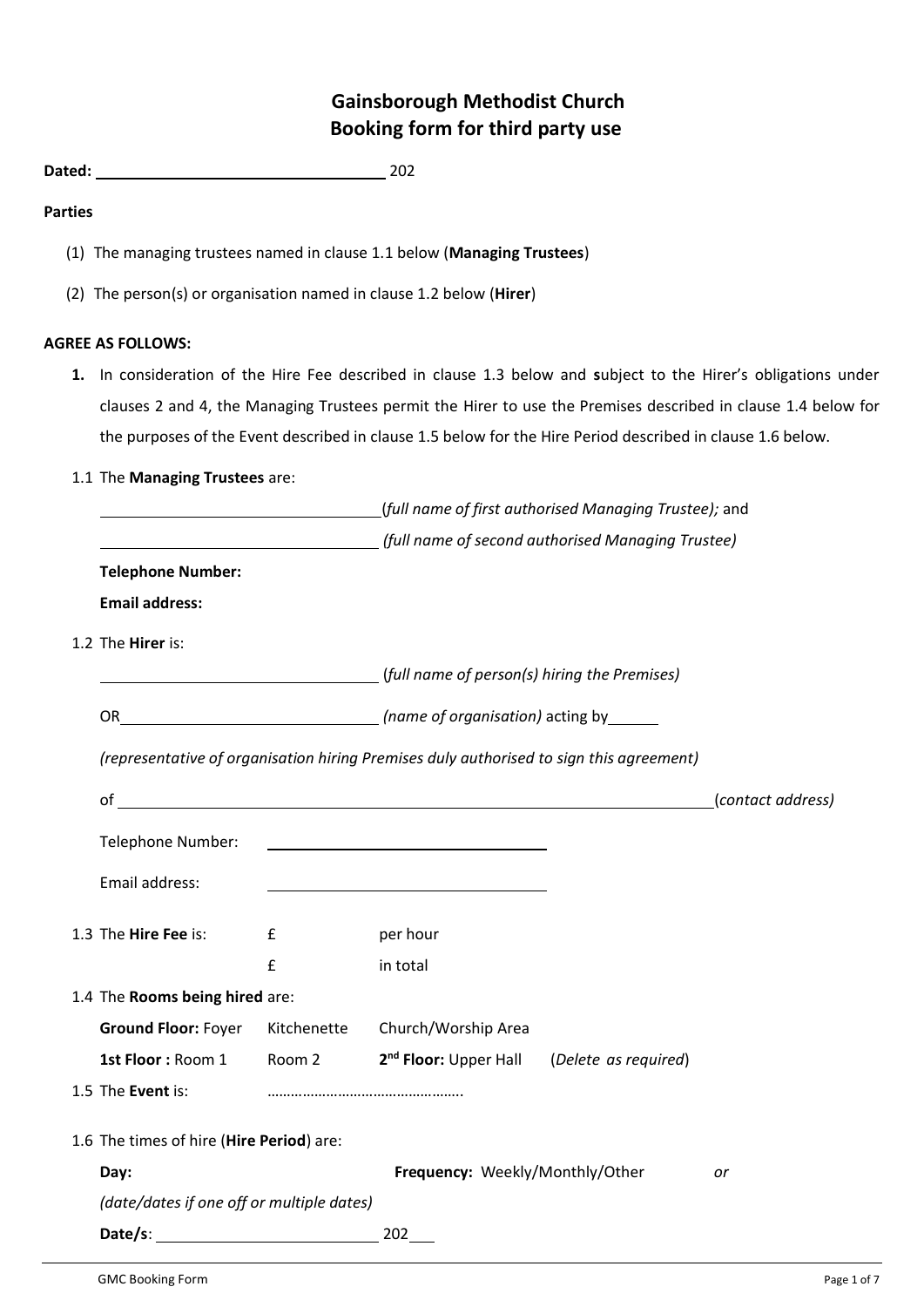#### **Commencing Date**:

**Times:** From: am/pm until am/pm am/pm

*(please include sufficient time for preparation and clearing up)*

- **2.** The Hirer agrees to observe and perform the conditions provisions and stipulations contained or referred to in the Standard Conditions of Hire and any Special Conditions of Hire set out in Schedules 1 and 2.
- **3.** The Hirer and the Managing Trustees agree and declare that the terms defined in clause 1.1 to 1.6 above have the meanings defined therein when used in the Standard Conditions of Hire and any Special Conditions of Hire. The following terms used in the Standard Conditions of Hire have the meanings set out below:
- 3.1 **Agreement:** this agreement, the Standard Conditions of Hire and any Special Conditions of Hire.
- 3.2 **Building:** the land and building of which the Premises form part including any Facilities.
- 3.3 **Cautionary Deposit**: N/A
- 3.4 **Deposit**: N/A
- 3.5 **Facilities**: Toilets, Kitchen Areas (if applicable)
- 3.6 **Privacy Notice**: the notice containing the privacy information required under data protection legislation about how the Managing Trustees use any personal information acquired or used in relation to the Hirer's use of the Premises and the Event and is available online [\(www.tmcp.org.uk/about/data-protection/managing-trustees](http://www.tmcp.org.uk/about/data-protection/managing-trustees-privacy-notice)[privacy-notice\)](http://www.tmcp.org.uk/about/data-protection/managing-trustees-privacy-notice), at the Building or via the Managing Trustees direct.
- 3.7 **Safeguarding Policy**: the safeguarding policy of the Gainsborough Methodist Church
- **4.** The Hirer agrees with the Managing Trustees to be present (or to procure that its authorised representative is present in the case of an organisation) during the Hire Period to supervise the Event and to ensure full compliance with the terms of this agreement.

| SIGNED by:                       |  |
|----------------------------------|--|
| (Managing Trustee)               |  |
| SIGNED by:<br>(Managing Trustee) |  |
| SIGNED by:                       |  |
| (Hirer)<br>SIGNED by:            |  |
| (Hirer)                          |  |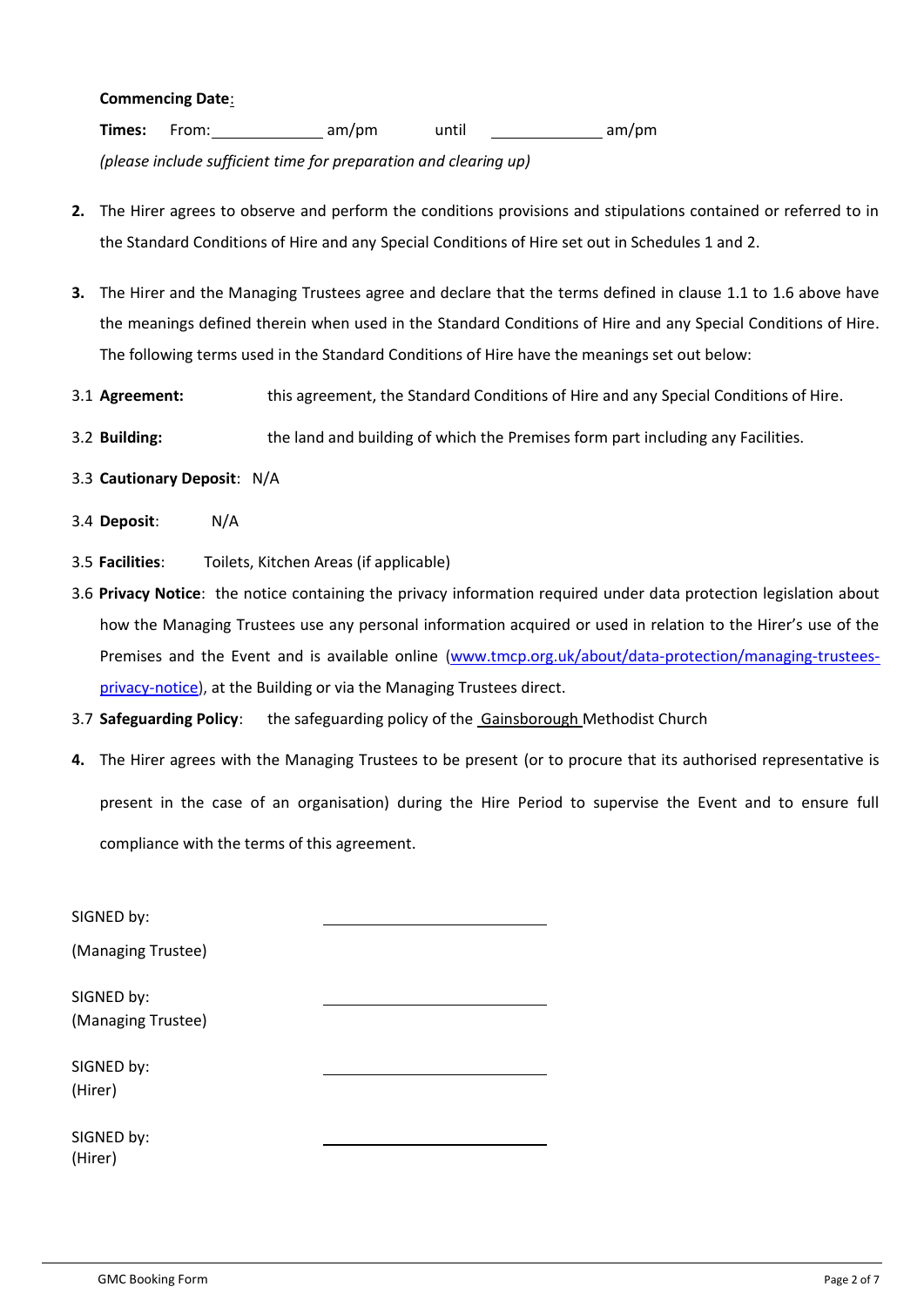## **Schedule 1**

# **Standard Conditions of Hire**

## **1. PAYMENT OF THE HIRE FEE**

1.1 The Hirer shall pay the Hire Fees in accordance with local arrangements via the Church Treasurer, for regular bookings, or by payment in cash/cheque at time of booking or date/s of event/s as appropriate.

# **2. REPAIR, CONDITION, DAMAGE AND LEAVING THE PREMISES**

- 2.1 The Hirer shall:
	- (a) leave the Premises clean, tidy and clear of rubbish at the end of the Hire Period;
	- (b) not cause or permit to be caused any damage to:
		- (i) the Premises, Building or any neighbouring property; or
		- (ii) any property of the owners or occupiers of the Premises, Building or any neighbouring property including but not limited to the fixtures and furniture on the Premises from time to time; and shall
	- (c) not obstruct any other areas of the Building, make them dirty or untidy or leave any rubbish on them.

# **3. USE OF THE PREMISES**

- 3.1 The Hirer shall not use the Premises other than for the purposes of the Event.
- 3.2 The Hirer shall not allow betting or gambling in any form nor use the Premises for the supply, sale, or consumption of alcoholic beverages nor for any religious purposes nor for any other purposes contrary to the Standing Orders of the Methodist Conference.
- 3.3 The Hirer shall not do or permit to be done on the Premises anything to injure the reputation of the Premises or which is illegal or which may be or become a nuisance (whether actionable or not), annoyance, inconvenience or disturbance to the Managing Trustees or to any other tenants or occupiers of the Building or any owner or occupier of neighbouring property.
- 3.4 The Hirer shall not allow any animals (including birds) onto the Building (except guide dogs, hearing dogs or recognised assistance dogs) without the written approval of the Managing Trustees.

# **4. ALTERATIONS**

- 4.1 The Hirer shall not make any alteration or addition whatsoever to the Premises.
- 4.2 The Hirer shall not display fix or attach to the Premises in any way (or elsewhere in the Building) any decoration, advertisement, flag, banner, placard, poster, sign, notice or other article without the prior written approval of the Managing Trustees.
- 4.3 Unless the Managing Trustees ask for it to be left in place, any article(s) approved by the Managing Trustees under condition 4.2 must be removed by the Hirer at the end of the Hire Period and any damage caused by such removal must be made good to the satisfaction of the Managing Trustees.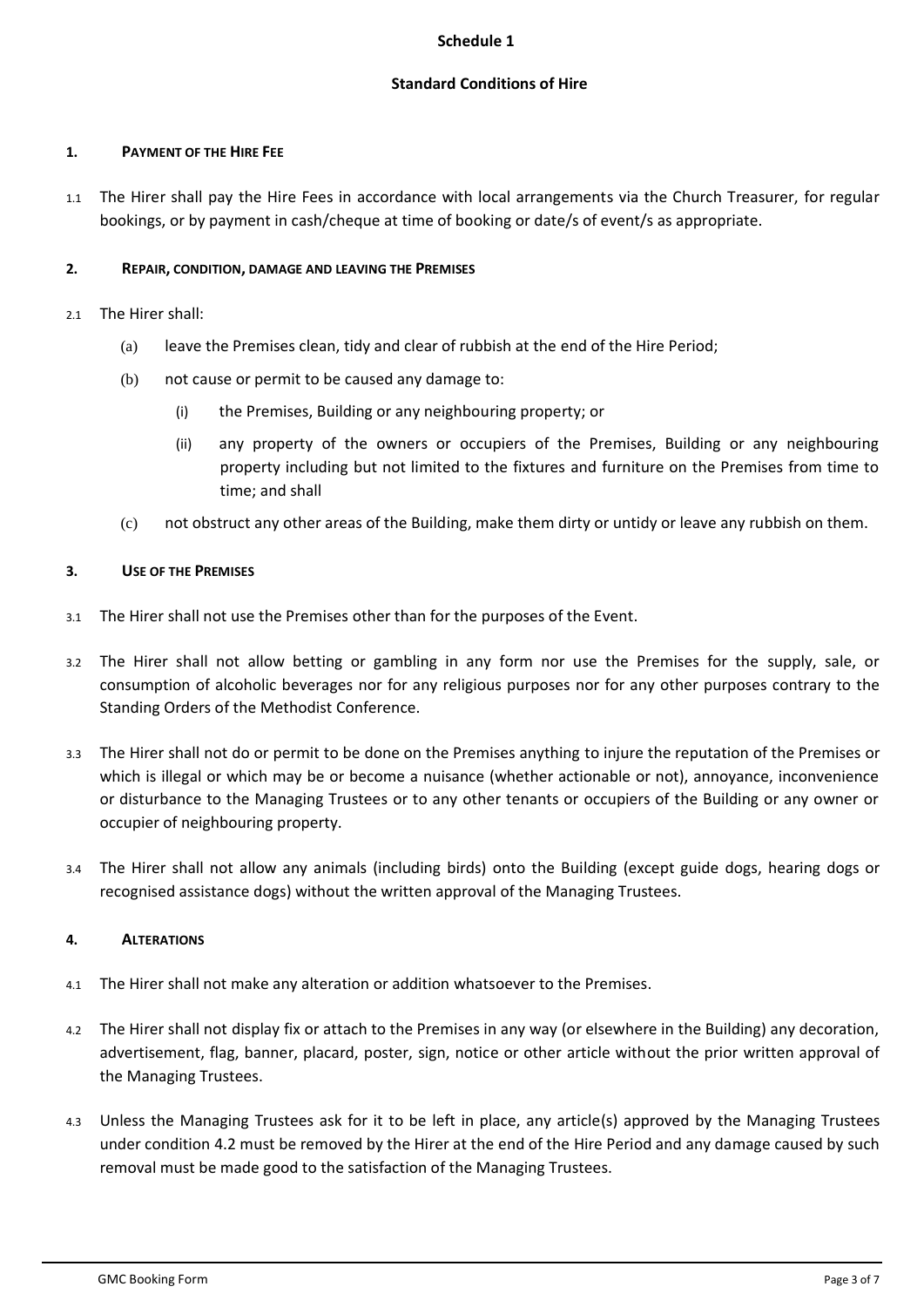## **5. COMPLIANCE WITH RULES AND REGULATIONS**

- 5.1 The Hirer shall not do anything that will or might constitute a breach of any planning permissions or other consents, licences, permissions, certificates, authorisations or approvals whether of a public or private nature affecting the Premises.
- 5.2 The Hirer shall comply with all laws and with any recommendations of the relevant suppliers relating to the supply of electricity, gas, water, sewage, telecommunications and data and other services and utilities to or from the Premises.
- 5.3 The Hirer shall observe any rules and regulations the Managing Trustees make and notify to the Hirer regarding the Hirer's use of the Premises and any Facilities or other parts of the Building pursuant to the Agreement.

# **6. PUBLIC SAFETY**

- 6.1 The Hirer shall comply with all conditions and regulations made in respect of the Premises by any regulatory bodies including but not limited to the Fire Authority, Local Authority or the Licensing Authority.
- 6.2 The Hirer acknowledges that they have been notified of the following matters by the Managing Trustees or received or been shown appropriate notices or instructions on or in relation to:
	- (a) the action to be taken in event of fire including the need to call the Fire Brigade and how to evacuate the Premises;
	- (b) the location and use of fire equipment; and
	- (c) the escape routes from the Premises and the need to keep them clear.

## 6.3 The Hirer shall:

- (a) keep all means of exit from the Premises free from obstruction and immediately available for exit in the case of emergency;
- (b) ensure that the Fire Brigade are called to any outbreak of fire, however minor;
- (c) inform the Managing Trustees of any outbreak of fire, however minor, as soon as possible;
- (d) observe all relevant food health and hygiene legislation and regulations in relation to the preparation and serving of any food;
- (e) comply with the provisions of any relevant health and safety policies and ensure that those using the Premises are aware of such policies;
- (f) ensure that any electrical appliances brought onto the Premises by the Hirer are safe, in good working order, and used in a safe manner in accordance with the Electricity at Work Regulations 1989;
- (g) report all accidents involving injury to the public to one of the Managing Trustees as soon as possible and complete the appropriate accident book;
- (h) not bring any highly flammable substances onto the Premises;
- (i) not put up any decorations near light fittings or heaters; and shall
- (j) not bring onto the Premises (or use) any heating appliances without the consent of the Managing Trustees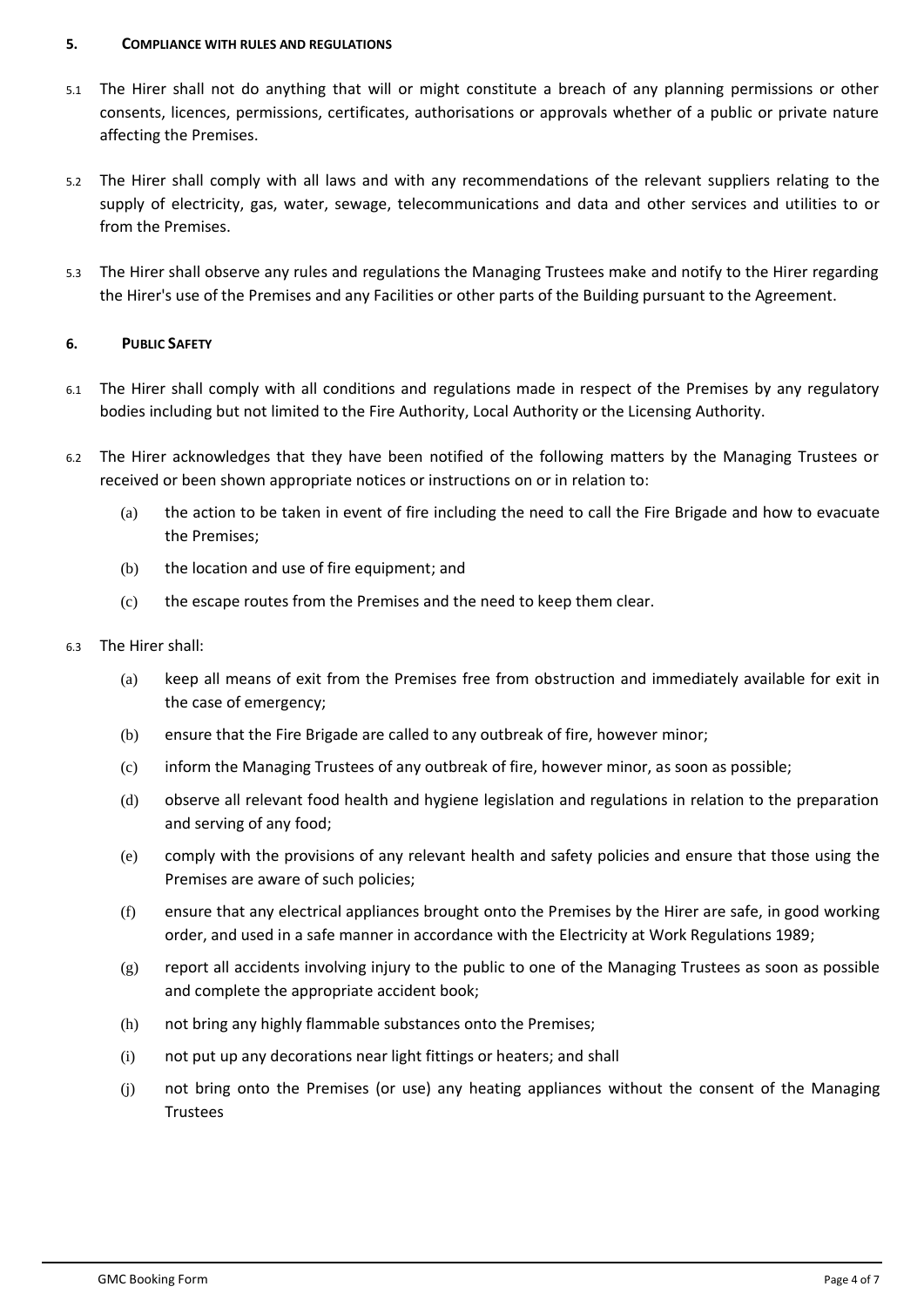# **7. INSURANCE AND INDEMNITY**

- 7.1 The Hirer shall not do anything that will or might invalidate in whole or in part any insurance effected by the Managing Trustees in respect of the Building.
- 7.2 The Hirer shall indemnify the Managing Trustees and keep the Managing Trustees indemnified against all losses, claims, demands, actions, proceedings, damages, costs, expenses or other liability in any way arising from:
	- (i) the use of the Premises by the Hirer;
	- (ii) any breach of the Agreement; and/or
	- (iii) the cost of repairs to any damage done to any part of the Premises or Building.
- 7.3 Unless the Managing Trustees otherwise agree, the Hirer shall take out adequate insurance in respect of the liability of the Hirer under condition 7.2 and at the request of the Managing Trustees shall produce to the Managing Trustees evidence of such policy and of the payment of the premiums for it.

# **8. SAFEGUARDING**

The Hirer confirms that the Hirer has received a copy of the Safeguarding Policy, has an understanding of it, and undertakes to follow it or comparable equivalent guidelines and procedures (such as Scouting and Guiding national safeguarding policy) for the safeguarding of children, young people and vulnerable adults at the Building.

# **9. LICENCES**

If any licences are required in respect of any activity to be carried out at the Premises in relation to the use of the Premises by the Hirer, the Hirer shall ensure that they hold the relevant licence unless a relevant licence is already held by the Managing Trustees.

## **10. NO RIGHTS**

10.1 The Hirer acknowledges that:

- (a) the Agreement confers permission to use the Premises only and creates no relationship of landlord and tenant between the Managing Trustees and the Hirer or any other rights of occupation;
- (b) the Managing Trustees retain control, possession and management of the Premises and the Hirer has no right to exclude the Managing Trustees from the Premises.

# **11. CANCELLATION**

- 11.1 The Managing Trustees shall be entitled at any time on giving not less than 7 days' written notice to the Hirer to cancel the hiring of the Premises if the Managing Trustees reasonably believe that:
	- (a) the hire would be in breach of the Constitutional Practice and Discipline of the Methodist Church and/or contrary to the doctrinal standards of the Methodist Church;
	- (b) any unlawful or inappropriate activities would take place on the Premises as a result of the hire; or
	- (c) the Premises have become unfit for use by the Hirer.
- 11.2 In the event of cancellation by the Managing Trustees under condition 11.1, the Hirer shall be entitled to a refund of the Deposit and any Cautionary Deposit already paid. The Managing Trustees shall not be liable to the Hirer for any direct or indirect loss or damages whatsoever.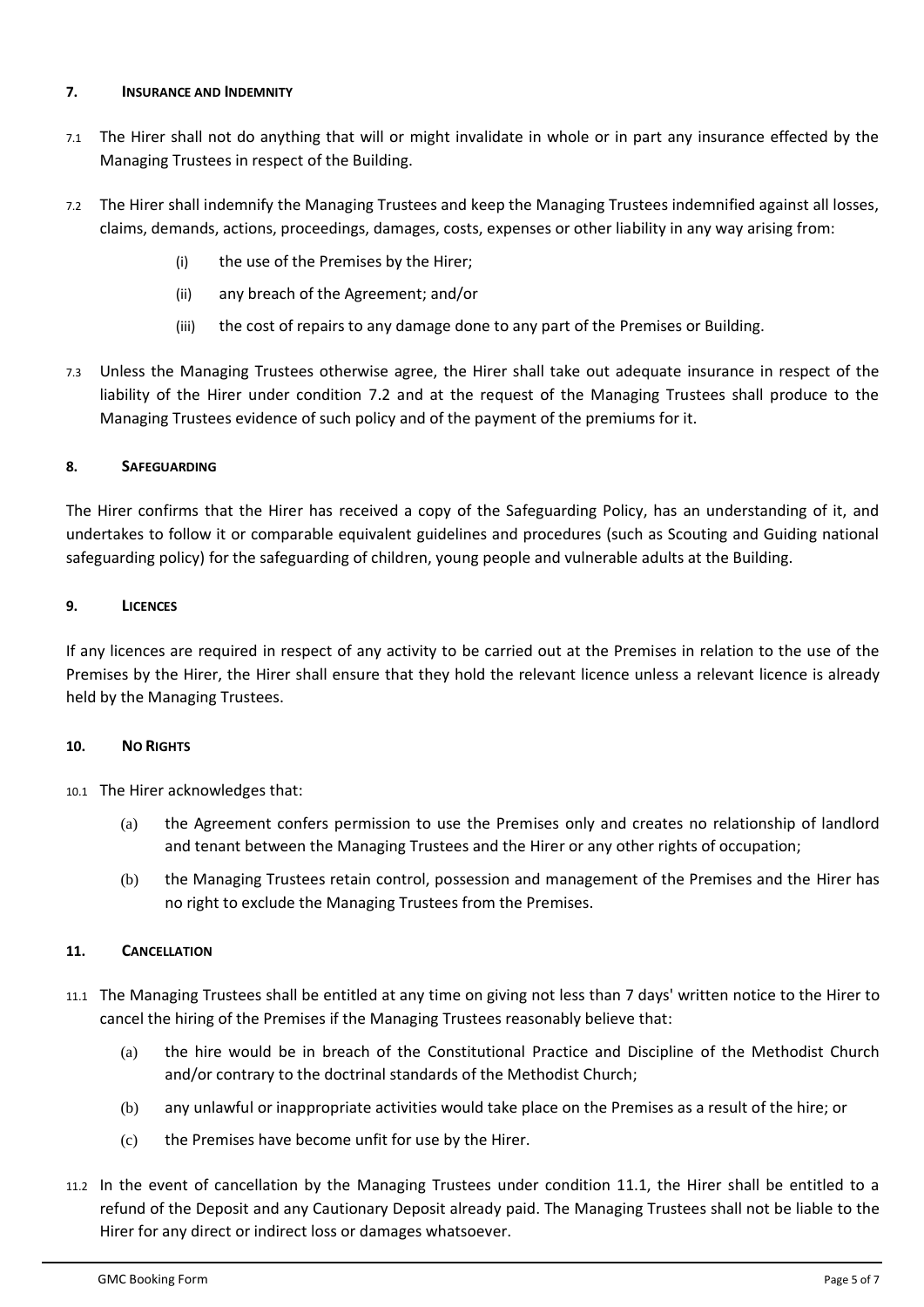- 11.3 If the Hirer wishes to cancel the booking before the start of the Hire Period the Hirer should give as much notice to the Managing Trustees as possible and in any event not less than 14 days' notice. The Hirer shall have no right to a refund of the Deposit.
- 11.4 If the Hirer cancels the booking within 14 days of the date of the Event and the Managing Trustees are unable to conclude a replacement booking, the question of the payment or the repayment of the Hire Fee shall be at the absolute discretion of the Managing Trustees.

## **12. END OF HIRE**

- 12.1 At the end of the Hire Period the Hirer shall ensure that:
	- (a) the Premises are left in a clean and tidy condition;
	- (b) the Premises and all windows are properly locked and secured;
	- (c) all keys are left in such place or with such person as shall be specified by the Managing Trustees;
	- (d) any items moved from their usual position during the Period of Hire shall be repositioned in their original places to the reasonable satisfaction of the Managing Trustees;
	- (e) the lights at the Premises, and the rest of the Building if appropriate, are turned off;
	- (f) any heating at the Premises is turned off unless otherwise directed by the Managing Trustees; and
	- $(g)$  all equipment goods and/or other property belonging to the Hirer is removed from the Premises and/or the Building.
- 12.2 If the provisions of condition 12.1 are not fulfilled, the Managing Trustees shall be at liberty to use the Cautionary Deposit to make good any default.
- 12.3 Any equipment goods and/or other property belonging to the Hirer and left at the Premises and/or Building at the end of the Hire Period is at the sole risk of the Hirer. If any such items are not removed within 7 days of the end of the Hire Period the Managing Trustees shall be at liberty to dispose of any such items and any costs of disposal will be borne by the Hirer. The Managing Trustees will not owe the Hirer any responsibility for the Hirer's property, any damage to such property or the proceeds arising from any sale.

## **13. LIMITATION OF MANAGING TRUSTEES' LIABILITY**

- 13.1 Subject to clause 13.2, the Managing Trustees are not liable for:
	- (a) the death of, or injury to the Hirer, its employees, customers or invitees to the Premises; or
	- (b) damage to any property of the Hirer or that of the Hirer's employees, customers or other invitees to the Premises; or
	- (c) any losses, claims, demands, actions, proceedings, damages, costs or expenses or other liability incurred due to the use of the Premises by the Hirer or the Hirer's employees, customers or other invitees.
- 13.2 Nothing in clause 13.1 shall limit or exclude the Managing Trustees' liability for:
	- (a) death or personal injury or damage to property caused by negligence on the part of the Managing Trustees or their employees or agents; or
	- (b) any matter in respect of which it would be unlawful for the Managing Trustees to exclude or restrict liability.